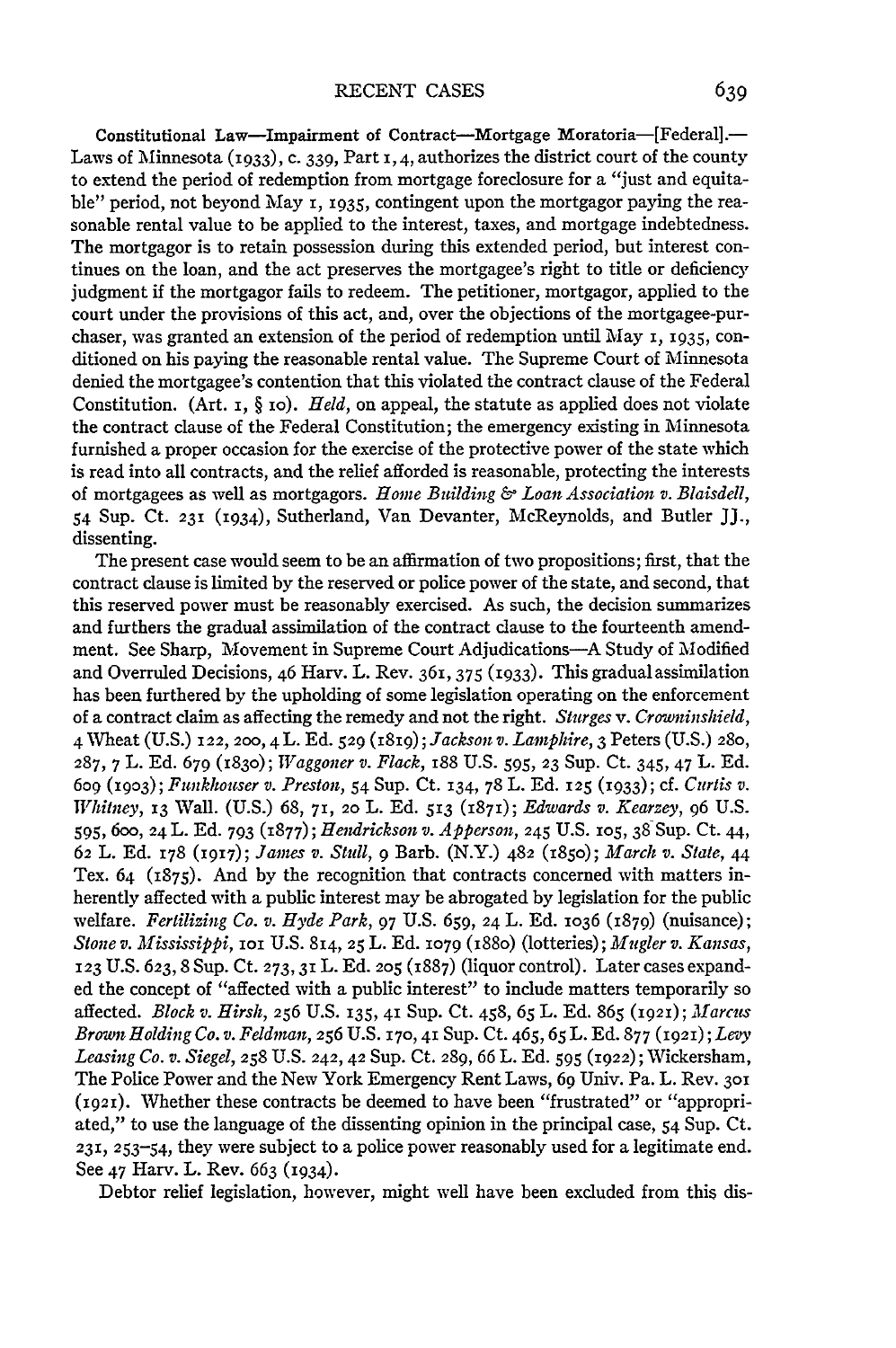pensation given other statutes inasmuch as the historic purpose of the contract clause was to prohibit "laws delaying the collection of matured debts," **i** Beard, The Rise of American Civilization (1927), 328; *Edwards v. Kear-ey,* 96 U.S. **595,** 604-607, 24 L. Ed. 793 (1877). Thus various forms of stay laws enacted during recurring depressions have been held unconstitutional as impairing existing contracts. *McCracken v. Hayward,* 2 How. (U.S.) 6o8, **ii** L. Ed. 397 (1844) (prohibiting a foreclosure sale for less than two thirds the appraised value of the property); *Bronson v. Kinzie,* i How. (U.S.) **311,** II L. Ed. 143 (1843) (unconditionally extending the period of redemption for one year without provision for payment of rental value); *State v. Klein,* 249 N.W. 118 (N.D. **1933)** (extending all periods of redemption for a year with no compensation provided); see Bunn, The Impairment of Contracts: Mortgage and Insurance Moratoria, I Univ. Chi. L. Rev. 249 **(1933);** Feller, Moratory Legislation: A Comparative Study, 46 Harv. L. Rev.  $1061$ ,  $1081$  ( $1933$ ). The present case now places this class of legislation under the protection and the restrictions of the police power. See Corwin, Moratorium over Minnesota, 82 Univ. Pa. L. Rev. **311, 312** (1934).

The dissent of the minority in the present case, however, would indicate their belief that the use of the reserved power of the state is based on the doctrine of implied conditions, contingent upon an interpretation of the possible intent of the parties. Thus they conclude that although there may be an implied condition that a business affected with a public interest may be prohibited, it "would be more than unreasonable, it would be absurd" to imply a condition that performance of the obligation in the same business may be modified since it must be assumed "that the contract was made on the footing that so long as the obligation remained lawful, the impairment clause would effectively preclude a law altering or nullifying it however exigent the occasion might be." 54 Sup. Ct. 231, 254.

Undoubtedly there is some similarity between the police power and the doctrine of implied conditions. It has been suggested that the real basis for the police power is justice between the parties, Abbot, Police Power and Right to Compensation, 3 Harv. L. Rev. 189, igg (i8go), and the actual basis for implied conditions is said to be fairness between the parties, 2 Williston, The Law of Contracts (1920), **1577,** § 825. An implied condition, however, may be negatived by the expressed intention of the parties. 2 Williston, The Law of Contracts **(1920),** 1575-1576, § 824. There is no such limitation upon the police power. See *Orient Insurance Co. v. Daggs,* **172** U.S. 557, 562, **19** Sup. Ct. **281,** 43 L. Ed. **552** (1899). Thus in the present case, **if** the mortgage had contained an express declaration that the obligation should not be modified during any emergency, an implied condition would have been impossible, yet the court undoubtedly would have held the contract subject to the reserved power. of the state. And while the parties might be considered to be contracting away future rights which might be given to them by any stay law, such provisions undoubtedly would be disregarded as are similar attempts to evade the bankruptcy laws. *Nelson v. Stewart,* 54 Ala. 15, **25** Am. Rep. 66o (1875); *Federal National Bank. v. Koppel,* **253** Mass. **157,** 148 N.E. 379 (1925); **40** A.L.R. 1443 (1925).

It is clear, however, that legislation which alters existing contracts must be reasonable if it is to be upheld. *Antoni v. Greenhow,* **107** U.S. 769, 774, 775, 2 Sup. Ct. **<sup>91</sup> 27** L. Ed. 468 (1882). In the present case, the emergency and the protection afforded the mortgagee's interest seem to have been indispensable to a finding of reasonableness. Whether there is any difference, which may be doubted, between an emergency creating a power and the emergency furnishing the occasion for the exercise of the pow-

640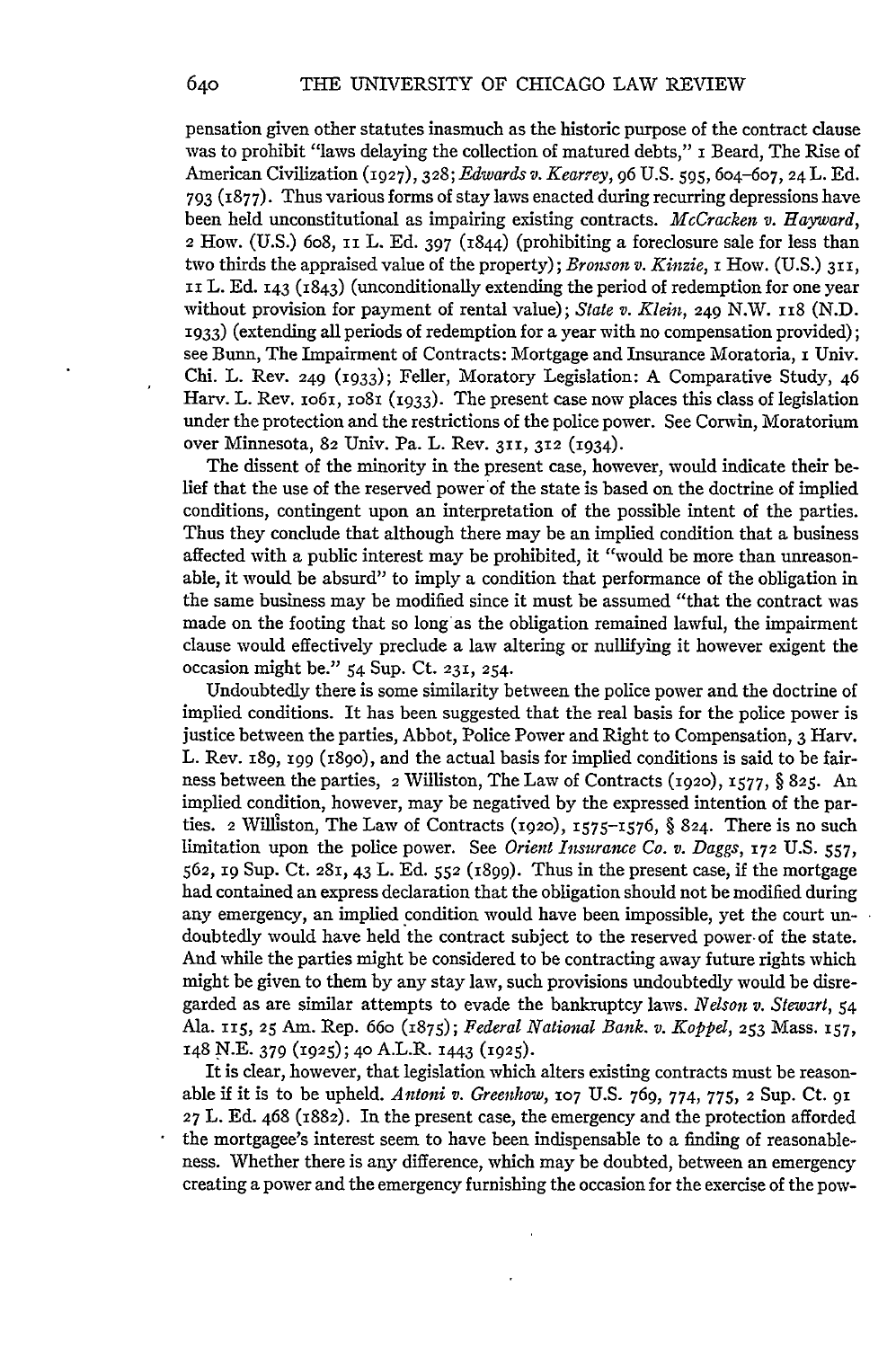er (54 Sup. Ct. 231, **235),** the emergency is an operative fact without which the statute would not have been upheld. The payment of a fair rental value, the limitation of the extension to a definite and comparatively short time, the continuation of interest, and the preservation of the right to a deficiency judgment are all factors protecting the interest of the mortgagee, and the absence of any one of them might have led the court to declare the statute unreasonable. Thus the fate of less conservative moratoria legislation is doubtful. Cf. *Alliance Trust Co. v. Hall, 5* F. Supp. 285 (D.C. Ida. 1933). Moreover, should certain moratoria legislation be held unconstitutional as to certain types of property only, as has been suggested, the question of equal protection of the laws may arise. Cf. *Truax v. Corrigan,* **257** U.S. **312,** 42 Sup. Ct. 124, 66 L. Ed. 254 **(1921);** see Bunn, The Impairment of Contracts: Mortgage and Insurance Moratoria, **i** Univ. Chi. L. Rev. 249, 260, 261 (I934); 17 Harv. L. Rev. 66o, 666 (1924).

If the fate of future legislation modifying existing contracts is to be dependent upon what the courts will call "reasonable," it is important to know whether the courts will follow the usual rule in determining the constitutionality of a statute and presume reasonableness in the absence of a showing of unreasonableness. 2 Willoughby, The Constitutional Law of the United States (2d ed. 1929), 42. While there is some language in the present case which might indicate that reasonableness will be presumed ("Whether the legislation is wise or unwise as a matter of policy is a question with which we are not concerned."  $54$  Sup. Ct. 231, 243), the mere declaration by the legislature that an emergency exists will not suffice. *Chastleton Corp. v. Sinclair,* 264 U.S. 543, 44 Sup. Ct. 405, 68 L. Ed. 841 (1924); but see Wigmore, A Constitutional Way to Reach the Housing Profiteer, 15 Ill. L. Rev. 359, 365 (1921). The courts may follow the somewhat analogous treatment of the guarantee of freedom of speech and of press, and perhaps require a greater showing of constitutionality than is usually the case. See *Pennsylvania Coal Co. v. .Malon, 260* U.S. 393,43 Sup. Ct. 158, 67 L. Ed. **322** (1922); Bunn, The Impairment of Contracts: Mortgage and Insurance Moratoria, **i** Univ. Chi. L. Rev. 249, 251 (1934); but see *Antoni v. Greenhow,* **107** U.S. 769, 775, 2 Sup. Ct. **91, 27** L. Ed. 468 (1882); as to freedom of speech and of press, see *Schenck v. United States,* 249 U.S. 47, 39 Sup. Ct. 247, 63 L. Ed. 470 **(1919);** *Gitlow v. State of New York,* 268 U.S. 652, 45 Sup. Ct. 625, **69** L. Ed. 1138 (1925); *Stromberg, v. State of California,* 283 U.S. 359, **5i** Sup. Ct. **532, 75** L. Ed. 11r7 (93i); *Near v. State of Minn. ex rel. Olson,* 283 U.S. 697, **51** Sup. Ct. 625, **73** L. Ed. **1357** (1930; Walsh, Freedom of Speech and Press, 21 Geo. L. Jour. i6i, 188 (1033); 14 **111.** L. Rev. 6o (1920).

In its use of reasonableness as the test, the court avoided saying that the legislation involved merely the remedy and not the right. As enunciated by Marshall, the doctrine that legislation impairing the remedy and not the right was not an impairment of contract seems to have been a short hand way of declaring reasonableness. *Sturges v. Crowninshield,* 4 Wheat. (U.S.) 122, **200,** 4 L. Ed. **529** (I819). Since then, the distinction has been applied somewhat automatically. See *Von Homffan v. City of Quincy,* 4 Wall. (U.S.) 535, 554, 18 L. Ed. 403 (1866); **31** Harv. L. Rev. 49T (1918). The court approached the terminology of the remedy-right doctrine, when it pointed out that courts of equity have fixed the time and terms of sale of mortgaged property and have refused upon equitable grounds to confirm sales, and that the statute in question provides a cognate procedure and relief. See *Suring State Bank v. Giese,* 246 N.W. 556, **85** A.L.R. x477 (Wis. **1933);** 8 Minn. L. Rev. **318, 327** (1934); 42 Yale L. Jour. 961 **(933).** When applying the remedy-right doctrine courts have reasoned from the practice of a